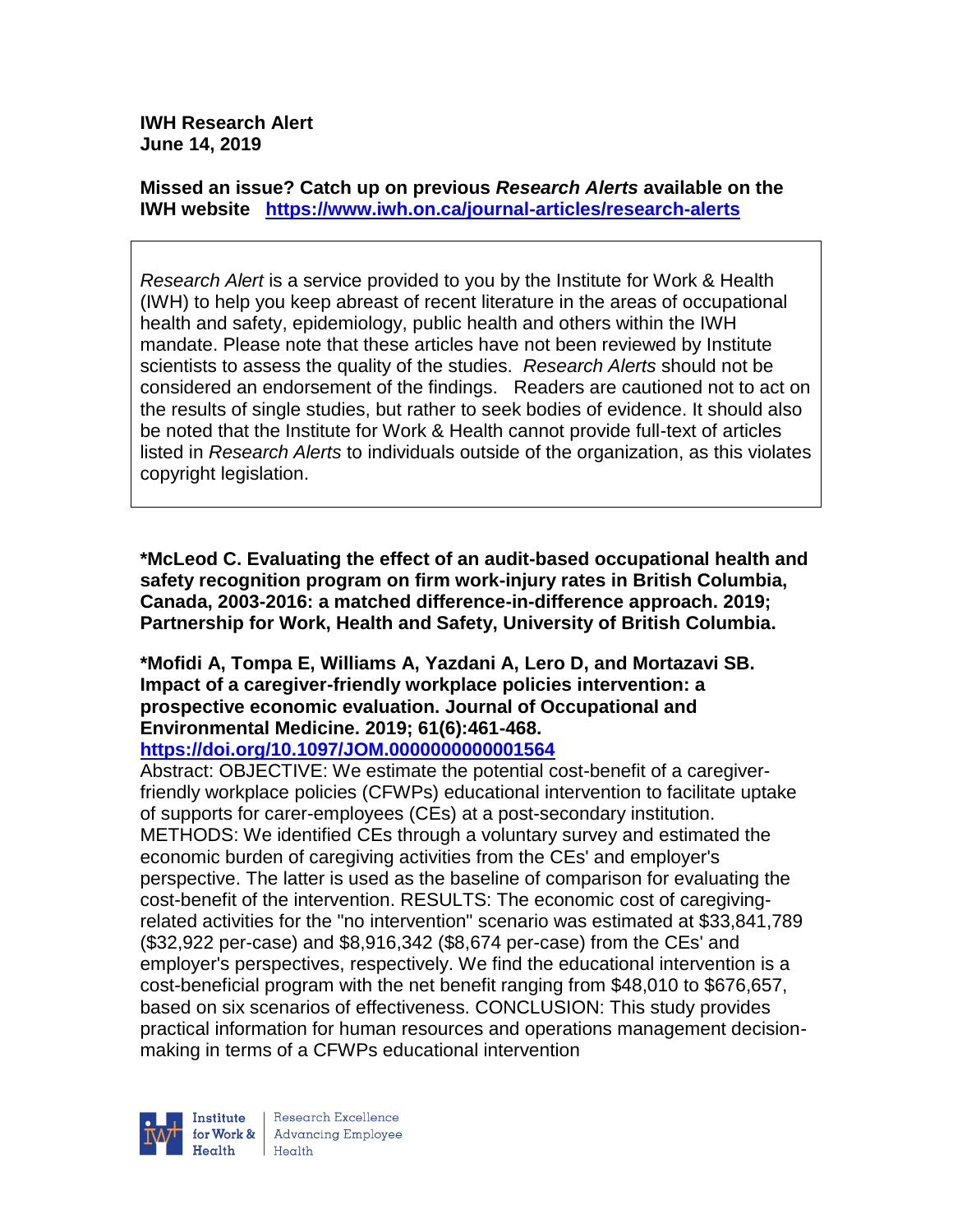#### **Cherry N, Galarneau JM, Haan M, Haynes W, and Lippel K. Work injuries in internal migrants to Alberta, Canada. Do workers' compensation records provide an unbiased estimate of risk? American Journal of Industrial Medicine. 2019; 62(6):486-495.**

# **<https://doi.org/10.1002/ajim.22981>**

Abstract: INTRODUCTION: It is not known whether out-of-province Canadians, who travel to Alberta for work, are at increased risk of occupational injury. METHODS: Workers' compensation board (WCB) claims in 2013 to 2015 for those injured in Alberta were extracted by home province. Denominator data, from Statistics Canada, indicated the numbers from Alberta and Newfoundland and Labrador (NL) employed in Alberta in 2012. Both datasets were stratified by industry, age, and gender. Logistic regression estimated the risk of a worker from NL making a WCB claim in 2013 or 2014, stratified by time lost from work. Bias from under-reporting was examined in responses to injury questions in a cohort of trades' workers across Canada and in a pilot study in Fort McMurray, Alberta. RESULTS: Injury reporting rate in workers from NL was lower than those from Alberta, with a marked deficit (odds ratio [OR] = 0.17; 95% confidence interval [CI], 0.12-0.27) for injuries resulting in 1 to 30 days off work. Among the 1520 from Alberta in the trades' cohort, 327 participants reported 444 work injuries: 34.5% were reported to the WCB, rising to 69.4% in those treated by a physician. A total of 52 injuries in Alberta were recorded by 151 workers in the Fort McMurray cohort. In logistic regression, very similar factors predicted WCB reporting in the trades and Fort McMurray cohorts, but those from out-of-province or recently settled in Alberta were much less likely to report ( $OR = 0.02$ ; 95% CI, 0.00-0.40). CONCLUSION: Differential rates of under-reporting explain in part the overall low estimates of injuries in interprovincial workers but not the deficit in time-loss 1 to 30 days

### **Durand AC, Bompard C, Sportiello J, Michelet P, and Gentile S. Stress and burnout among professionals working in the emergency department in a French university hospital: prevalence and associated factors. Work. 2019; 63(1):57-67.**

## **<https://doi.org/10.3233/WOR-192908>**

Abstract: BACKGROUND: Work-related stress is a significant health and safety concern. OBJECTIVES: To assess the prevalence of burnout and occupational stress among emergency department (ED) professionals and to identify associated factors. METHODS: A cross-sectional study included all ED professionals of a French university hospital. Data were collected using the French versions of the Maslach Burnout Inventory and the Karasek Job Content Questionnaire. RESULTS: Of the 166 respondents (75.8%), 19.3% reported burnout and 27.1% job strain. Factors associated with burnout were work-related dissatisfaction, fear of making mistakes, lack of time to perform tasks, and being younger. Those factors associated with job strain were having at least one sick leave in the past year, being affected by hard work, interpersonal conflicts at workplace, and sleep disorders. CONCLUSIONS: Compared to the literature, our



Research Excellence for Work & | Advancing Employee Health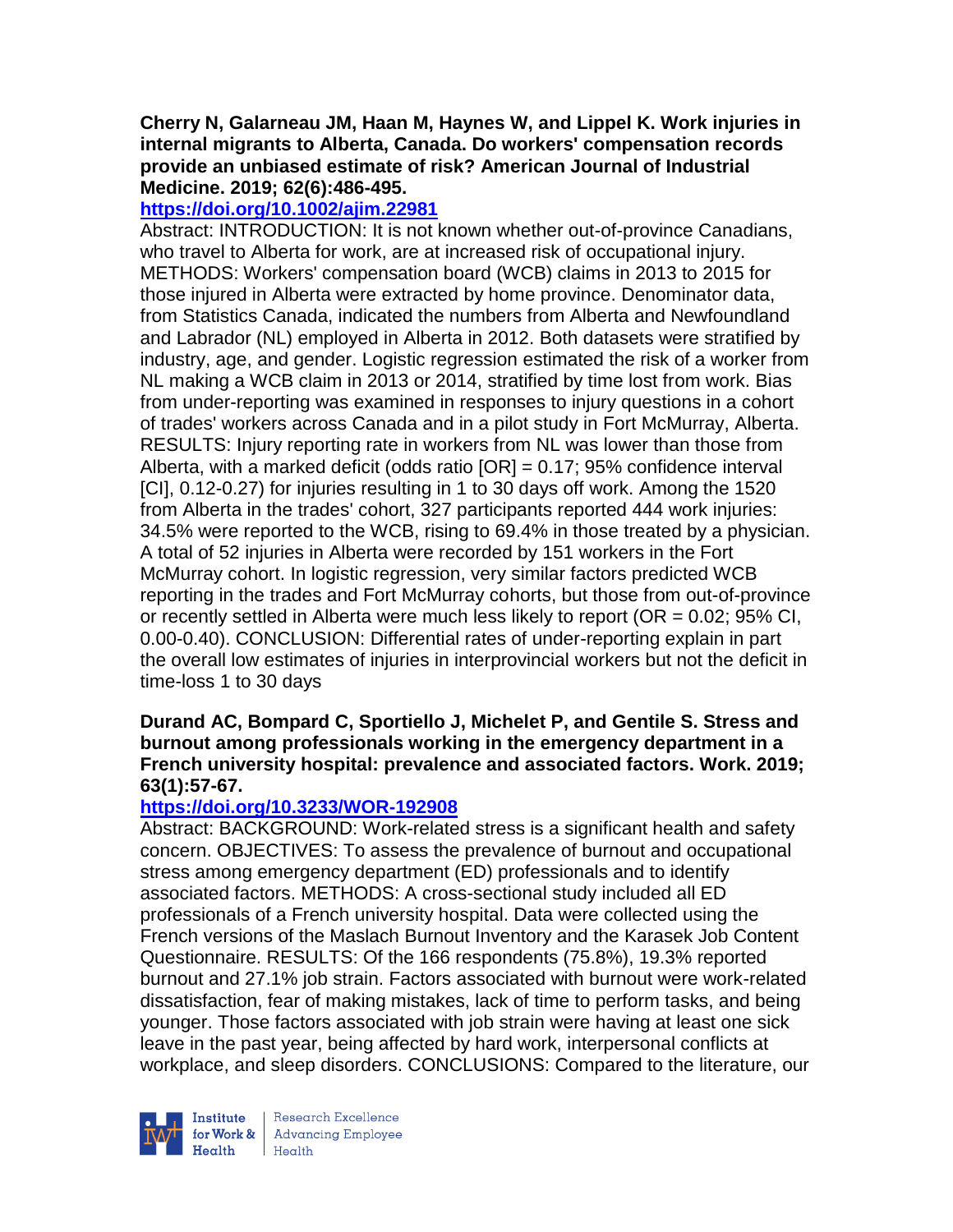results showed a lower prevalence of burnout among physicians but similar among paramedics. The proportion of professionals with job strain was higher than that of the whole French working population. Organizational factors and the work environment were the primary causes of burnout and job strain, while being younger was the only associated sociodemographic factor. The identification of professionals experiencing difficulty is essential to ensure patient safety, particularly in the high-risk field of emergency medicine

#### **Freedland KE, King AC, Ambrosius WT, Mayo-Wilson E, Mohr DC, Czajkowski SM, et al. The selection of comparators for randomized controlled trials of health-related behavioral interventions: recommendations of an NIH expert panel. Journal of Clinical Epidemiology. 2019; 110:74-81.**

## **<https://doi.org/10.1016/j.jclinepi.2019.02.011>**

Abstract: OBJECTIVES: To provide recommendations for the selection of comparators for randomized controlled trials of health-related behavioral interventions. STUDY DESIGN AND SETTING: The National Institutes of Health Office of Behavioral and Social Science Research convened an expert panel to critically review the literature on control or comparison groups for behavioral trials and to develop strategies for improving comparator choices and for resolving controversies and disagreements about comparators. RESULTS: The panel developed a Pragmatic Model for Comparator Selection in Health-Related Behavioral Trials. The model indicates that the optimal comparator is the one that best serves the primary purpose of the trial but that the optimal comparator's limitations and barriers to its use must also be taken into account. CONCLUSION: We developed best practice recommendations for the selection of comparators for health-related behavioral trials. Use of the Pragmatic Model for Comparator Selection in Health-Related Behavioral Trials can improve the comparator selection process and help resolve disagreements about comparator choices

#### **Kurowski A, Pransky G, and Punnett L. Impact of a safe resident handling program in nursing homes on return-to-work and re-injury outcomes following work injury. Journal of Occupational Rehabilitation. 2019; 29(2):286-294.**

#### **<https://doi.org/10.1007/s10926-018-9785-7>**

Abstract: Purpose This study examined the impact of a Safe Resident Handling Program (SRHP) on length of disability and re-injury, following work-related injuries of nursing home workers. Resident handling-related injuries and back injuries were of particular interest. Methods A large national nursing home corporation introduced a SRHP followed by three years of training for 136 centers. Lost-time workers' compensation claims (3 years pre-SRHP and 6 years post-SRHP) were evaluated. For each claim, length of first episode of disability and recurrence of disabling injury were evaluated over time. Differences were assessed using Chi square analyses and a generalized linear model, and



Research Excellence Finantium Research Excellence<br>
Finantium Research Employee<br>
Realth Health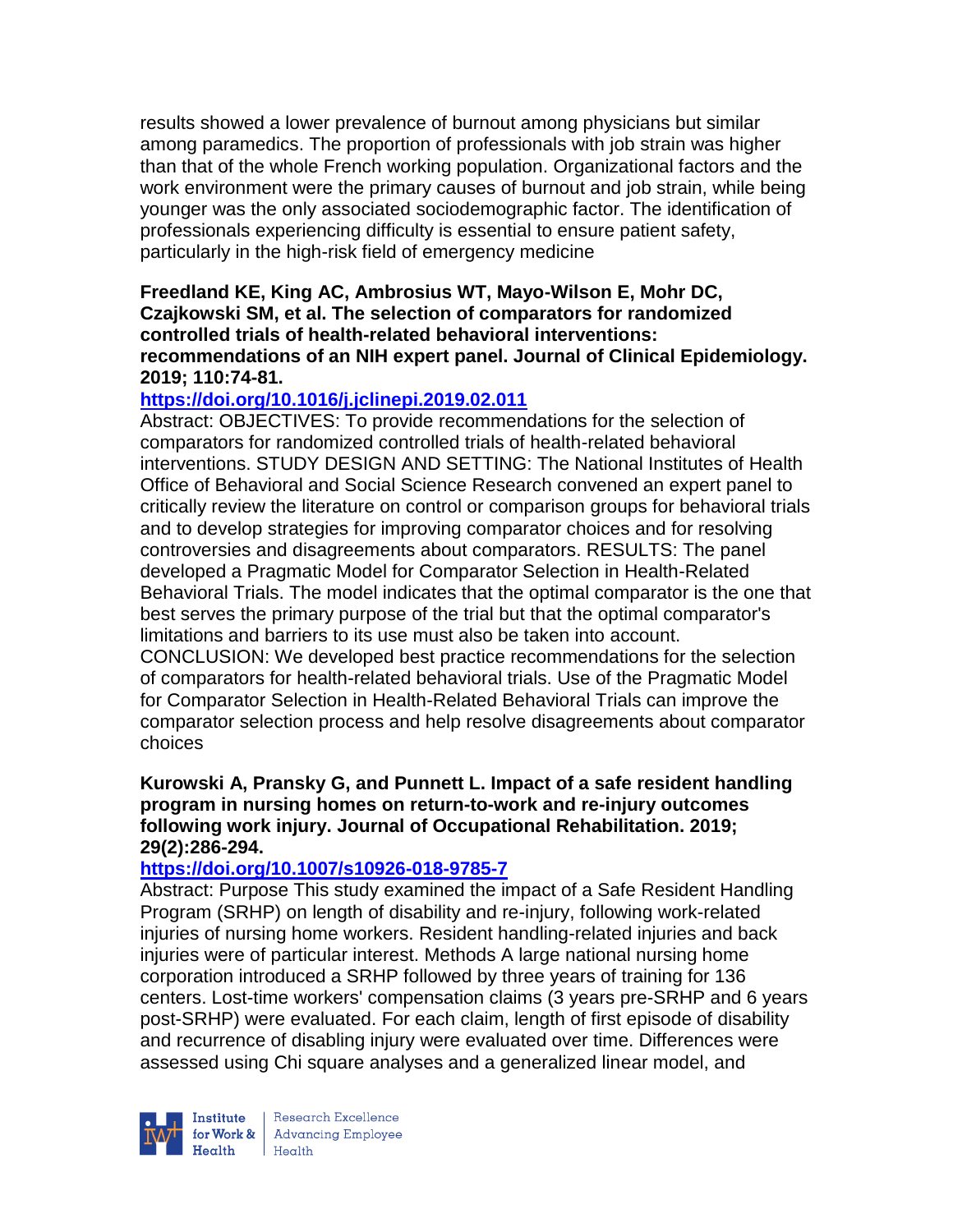"avoided" costs were projected. Results The SRHP had no impact on length of disability, but did appear to significantly reduce the rate of recurrence among resident handling-related injuries. As indemnity and medical costs were three times higher for claimants with recurrent disabling injuries, the SRHP resulted in significant "avoided" costs due to "avoided" recurrence. Conclusions In addition to reducing overall injury rates, SRHPs appear to improve long-term return-towork success by reducing the rate of recurrent disabling injuries resulting in work disability. In this study, the impact was sustained over years, even after a formal training and implementation program ended. Since back pain is inherently a recurrent condition, results suggest that SRHPs help workers remain at work and return-to-work

### **Lemmers GPG, van LW, Westert GP, van der Wees PJ, and Staal JB. Imaging versus no imaging for low back pain: a systematic review, measuring costs, healthcare utilization and absence from work. European Spine Journal. 2019; 28(5):937-950.**

#### **<https://doi.org/10.1007/s00586-019-05918-1>**

Abstract: PURPOSE: Imaging (X-ray, CT and MRI) provides no health benefits for low back pain (LBP) patients and is not recommended in clinical practice guidelines. Whether imaging leads to increased costs, healthcare utilization or absence from work is unclear. Therefore, this study systematically reviews if imaging in patients with LBP leads to an increase in these outcomes. METHODS: We searched PubMed, CINAHL, EMBASE, Cochrane Library and Web of Science until October 2017 for randomized controlled trials (RCTs) and observational studies (OSs), comparing imaging versus no imaging on targeted outcomes. Data extraction and risk of bias assessment was performed independently by two reviewers. The quality of the body of evidence was determined using GRADE methodology. RESULTS: Moderate-quality evidence  $(1$  RCT; n = 421) supports that direct costs increase for patients undergoing Xray. Low-quality evidence (3 OSs;  $n = 9535$ ) supports that early MRI may lead to an increase in costs. There is moderate-quality evidence (1 RCT, 2 OSs;  $n =$ 3897) that performing MRI or imaging (MRI or CT) is associated with an increase in healthcare utilization (e.g., future injections, surgery, medication, etc.). There is low-quality evidence (5 OSs;  $n = 15,493$ ) that performing X-ray or MRI is associated with an increase in healthcare utilization. Moderate-quality evidence (2 RCTs; n = 667) showed no significant differences between X-ray or MRI groups compared with non-imaging groups on absence from work. However, lowquality evidence (2 Oss;  $n = 7765$ ) did show significantly greater mean absence from work in the MRI groups in comparison with the non-imaging groups. CONCLUSIONS: Imaging in LBP may be associated with higher medical costs, increased healthcare utilization and more absence from work. These slides can be retrieved under Electronic Supplementary Material

#### **Mokhlespour Esfahani MI, Nussbaum MA, and Kong ZJ. Using a smart textile system for classifying occupational manual material handling tasks:**



Research Excellence for Work & | Advancing Employee  $H_{\text{eath}}$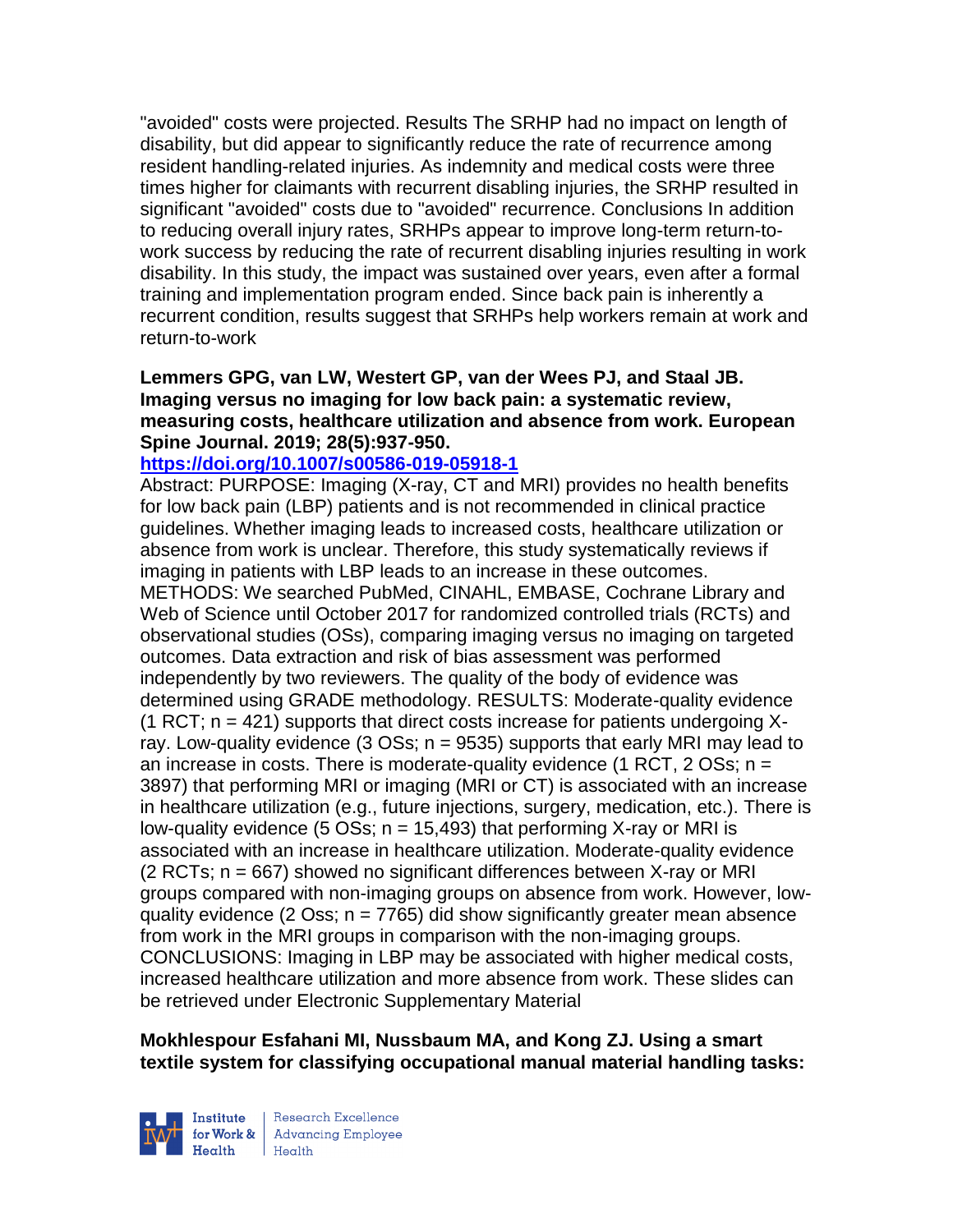#### **evidence from lab-based simulations. Ergonomics. 2019; 62(6):823-833. <https://doi.org/10.1080/00140139.2019.1578419>**

Abstract: Physical monitoring systems represent potentially powerful assessment devices to detect and describe occupational physical activities. A promising technology for such use is smart textile systems (STSs). Our goal in this exploratory study was to assess the feasibility and accuracy of using two STSs to classify several manual material handling (MMH) tasks. Specifically, commercially-available 'smart' socks and a custom 'smart' shirt were used individually and in combination. Eleven participants simulated nine separate MMH tasks while wearing the STSs, and task classification accuracy was quantified subsequently using several common models. The shirt and socks, both individually and in combination, could classify the simulated tasks with greater than 97% accuracy. Thus, using STSs appears to have potential utility for discriminating occupational physical tasks in the work environment. Practitioner summary: A smart textile system could classify diverse MMH tasks with high accuracy. This technology may help in developing future ergonomic exposure assessment systems, with the goal of preventing occupational injuries

#### **Nicholas MK, Costa DSJ, Linton SJ, Main CJ, Shaw WS, Pearce R, et al. Predicting return to work in a heterogeneous sample of recently injured workers using the brief OMPSQ-SF. Journal of Occupational Rehabilitation. 2019; 29(2):295-302.**

## **<https://doi.org/10.1007/s10926-018-9784-8>**

Abstract: Purpose (1) to examine the ability of the Orebro Musculoskeletal Pain Screening Questionnaire-short version (OMPSQ-SF) to predict time to return to pre-injury work duties (PID) following a work-related soft tissue injury (regardless of body location); and (2) to examine the appropriateness of 50/100 as a suitable cut-off score for case identification. Methods Injured workers (IW) from six public hospitals in Sydney, Australia, who had taken medically-sanctioned time off work due to their injury, were recruited by insurance case managers within 5-15 days of their injury. Eligible participants ( $N = 213$  in total) were administered the OMPSQ-SF over the telephone by the case manager. For objective (1) Cox proportional hazards regression analysis was used to predict days to return to PID using the OMPSQ-SF. For objective (2) receiver operator characteristic (ROC) analysis was used to determine the OMPSQ-SF total score that optimises sensitivity and specificity in detecting whether or not participants had returned to PID within 2-7 weeks. Results The total OMPSQ-SF score significantly predicted number of days to return to PID, such that for every 1-point increase in the total OMPSQ-SF score the predicted chance of returning to work reduced by 4% (i.e., hazard ratio =  $0.96$ ),  $p < 0.001$ . Sensitivity and specificity for the ROC analysis comparing OMPSQ-SF total score to return to PID within 2-7 weeks suggested 48 as the optimal cut off (sensitivity =  $0.65$ , specificity =  $0.79$ ). Conclusion The results provide strong support for the use of the OMPSQ-SF in an applied setting for identifying those IW likely to have delayed RTW when administered within 15 days of the injury. While a score of 48/100 was the optimal cut point for sensitivity



Research Excellence for Work & | Advancing Employee Health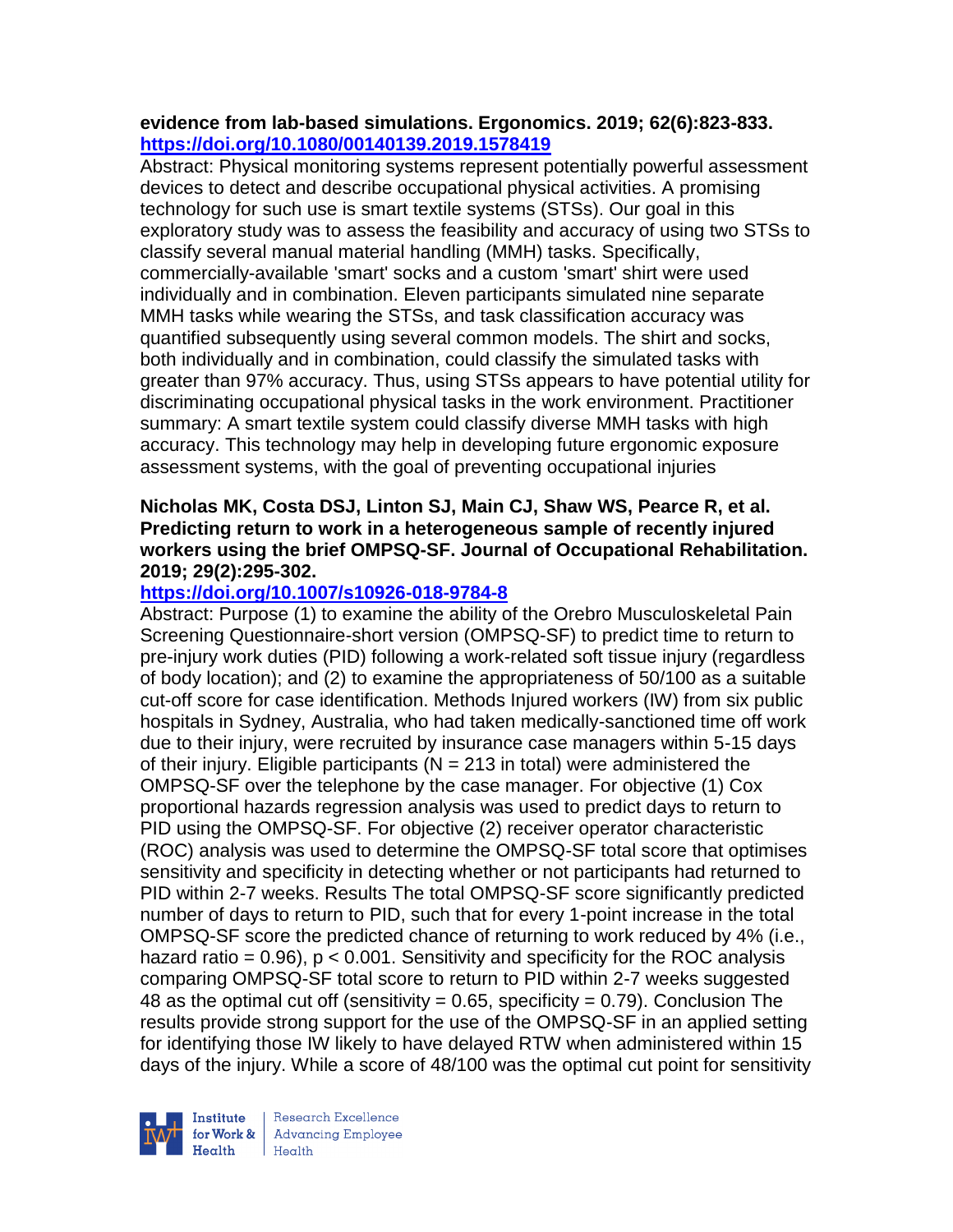and specificity, pragmatically, 50/100 should be acceptable as a cut-off in future studies of this type

# **Noguchi M, Glinka M, Mayberry GR, Noguchi K, and Callaghan JP. Are hybrid sit-stand postures a good compromise between sitting and standing? Ergonomics. 2019; 62(6):811-822.**

### **<https://doi.org/10.1080/00140139.2019.1577496>**

Abstract: Potential alternatives for conventional sitting and standing postures are hybrid sit-stand postures (i.e. perching). The purposes of this study were (i) to identify where lumbopelvic and pelvic angles deviate from sitting and standing and (ii) to use these breakpoints to define three distinct postural phases: sitting, perching, and standing, in order to examine differences in muscle activations and ground reaction forces between phases. Twenty-four participants completed 19 1-min static trials, from sitting (90 degrees) to standing (180 degrees), sequentially in 5 degrees trunk-thigh angle increments. The perching phase was determined to be 145-175 degrees for males and 160-175 degrees for females. For both sexes, knee extensor activity was lower in standing compared to perching or sitting (p < .01). Anterior-posterior forces were the highest in perching (p < .001), requiring approximately 15% of body-weight. Chair designs aimed at reducing the lower limb demands within 115-170 degrees trunk-thigh angle may improve the feasibility of sustaining the perched posture. Practitioner summary: Individuals who develop low back pain in sitting or standing may benefit from hybrid sit-stand postures (perching), yet kinematic and kinetic changes associated with these postures have not been investigated. Perching can improve lumbar posture at a cost of increased lower limb demands, suggesting potential avenues for chair design improvement. Abbreviations: A/P: anteriorposterior; M/L: medial-lateral; LBP: low back pain; EMG: electromyography; TES: thoracic erector spinae; LES: lumbar erector spinae; VMO: vastus medialis obliquus; MVC: maximum voluntary contraction; ASIS: anterior superior iliac spine; PSIS: posterior superior iliac spine; BW: body weight; RMSE: root mean square error; SD: standard deviation; ROM: range of motion

**Probst TM, Goldenhar LM, Byrd JL, and Betit E. The Safety Climate Assessment Tool (S-CAT): a rubric-based approach to measuring construction safety climate. Journal of Safety Research. 2019; 69:43-51. <https://doi.org/10.1016/j.jsr.2019.02.004>** 

**Rafiq M, Wu W, Chin T, and Nasir M. The psychological mechanism linking employee work engagement and turnover intention: a moderated mediation study. Work. 2019; 62(4):615-628. <https://doi.org/10.3233/WOR-192894>** 

**Robichaud MM, Truchon M, St-Arnaud L, and Nastasia I. Insurers' perspective on barriers and facilitators for return to work after occupational injuries. Work. 2019; 63(1):81-97. <https://doi.org/10.3233/WOR-192910>** 



Institute Research Excellence<br>
for Work & Advancing Employee<br>
Health Health  $Heath$  Health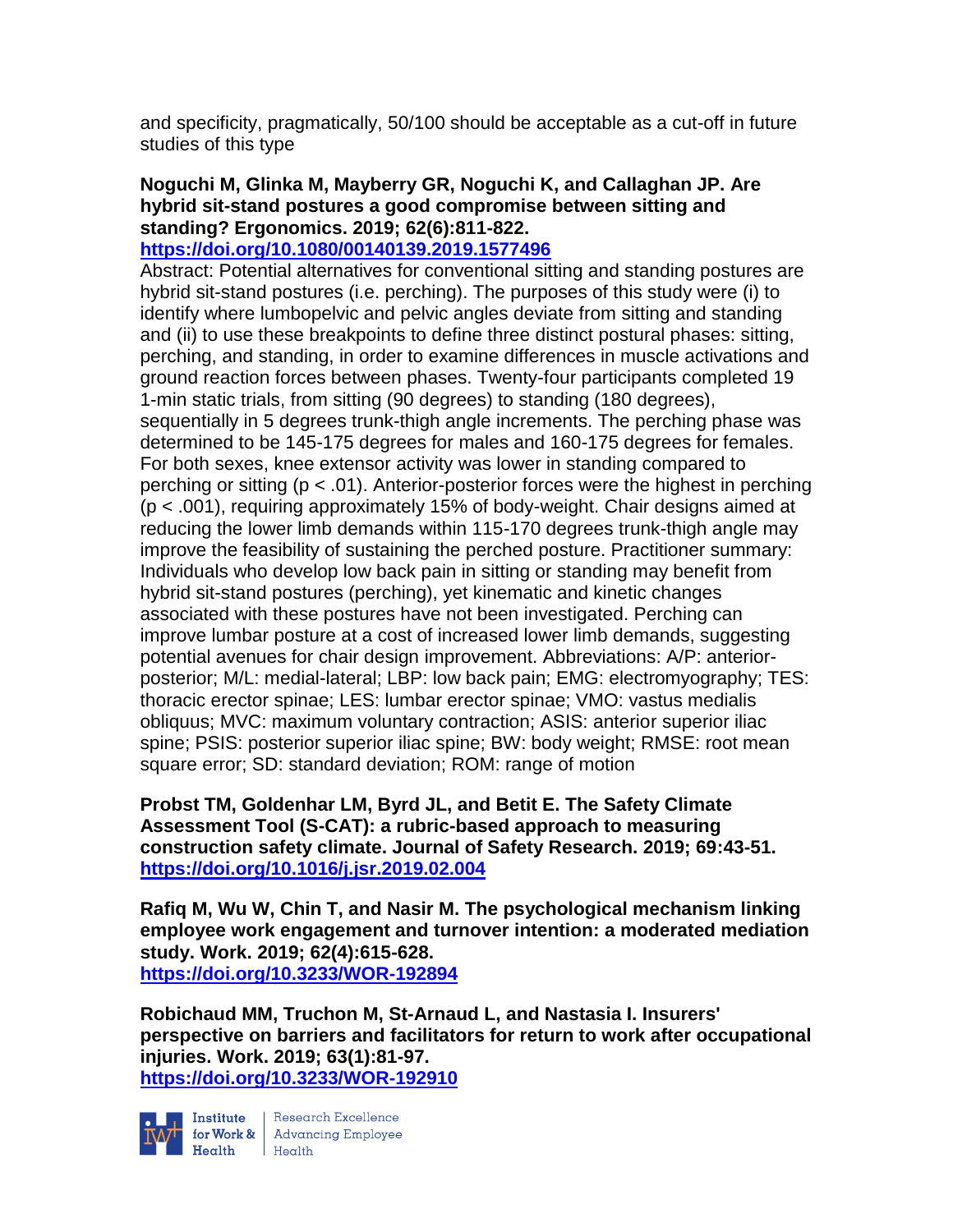Abstract: BACKGROUND: Despite the importance of the legislative and insurance systems in the return to work process after an occupational injury, the perspective of the insurer on what influences return to work has rarely been documented. OBJECTIVE: To understand the barriers or facilitators for return to work, from the perspective of the insurer. METHODS: A comprehensive qualitative approach was used. Semi-directed interviews were done with nineteen (19) insurers (claims adjudicator and rehabilitation case manager) from a Canadian workers' compensation board. A thematic analysis was done using QDA Minor Software. RESULTS: Fourteen themes (e.g. family reaction, quality of work relationship) were classified into four categories representing the main stakeholders: worker with disability, workplace, healthcare system and compensation system. Emotional, cognitive, and adaptive reactions from the worker and his family were identified. We observed that good work relations and support practices, lack of access to medical resources, focus on the employee's ability, and complexity and consequences of the compensation process are the main barriers and facilitators from the insurers' perspective. Many of the perceived elements are coherent with the compensation system's administrative and legal context. CONCLUSIONS: The results enable us to better understand the insurers' perspective regarding what influences return to work. It reinforces the necessity to consider the administrative and legal context to better understand the insurers' perspective

#### **Rowbotham S, Conte K, and Hawe P. Variation in the operationalisation of dose in implementation of health promotion interventions: insights and recommendations from a scoping review. Implement Science. 2019; 14(1):56**

#### **<https://doi.org/10.1186/s13012-019-0899-x>**

Abstract: BACKGROUND: While 'dose' is broadly understood as the 'amount' of an intervention, there is considerable variation in how this concept is defined. How we conceptualise, and subsequently measure, the dose of interventions has important implications for understanding how interventions produce their effects and are subsequently resourced and scaled up. This paper aims to explore the degree to which dose is currently understood as a distinct and well-defined implementation concept outside of clinical settings. METHODS: We searched four databases (MEDLINE, PsycINFO, EBM Reviews and Global Health) to identify original research articles published between 2000 and 2015 on health promotion interventions that contained the word 'dose' or 'dosage' in the title, abstract or keywords. We identified 130 articles meeting inclusion criteria and extracted data on how dose/dosage was defined and operationalised, which we then synthesised to reveal key themes in the use of this concept across health promotion interventions. RESULTS: Dose was defined in a variety of ways, including in relation to the amount of intervention delivered and/or received, the level of participation in the intervention and, in some instances, the quality of intervention delivery. We also observed some conflation of concepts that are traditionally kept separate (such as fidelity) either as slippage or as part of



Research Excellence for Work & | Advancing Employee  $H_{\text{eath}}$